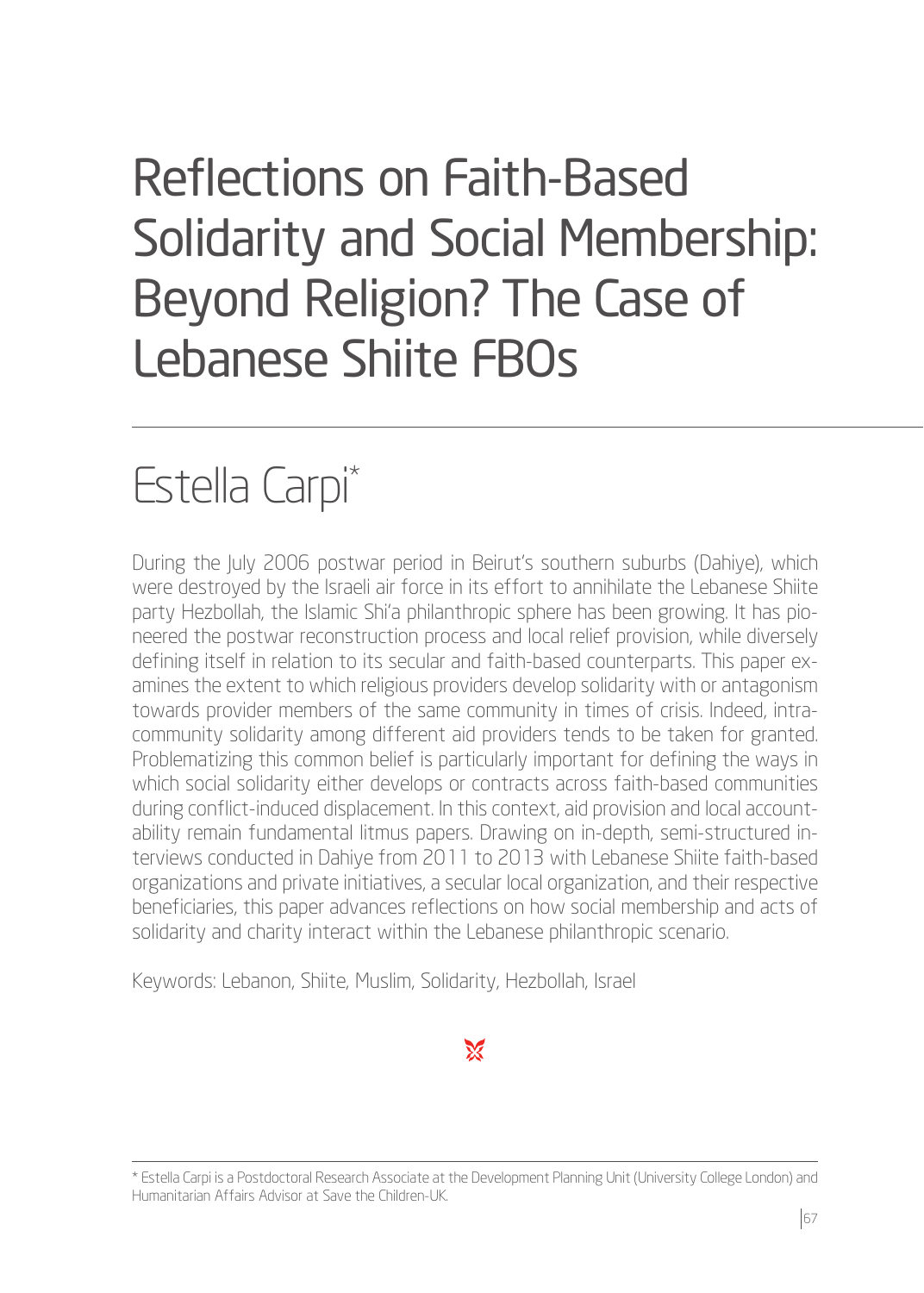#### *Introduction*

During the July 2006 postwar period in Beirut's southern suburbs (Dahiye) – which saw the Pyrrhic victory of the major Lebanese Shiite party Hezbollah over Israel - the Islamic Shi'a philanthropic sphere has grown. It has pioneered the reconstruction process and local relief provision, while diversely defining itself in relation to its secular and faith-based counterparts. This paper examines the extent to which religious providers develop relationships of solidarity, collaboration, or antagonism with provider members of the same community in times of crisis. Indeed, intra-community solidarity among different aid providers tends to be taken for granted. Problematizing this matter is particularly relevant to defining the ways in which social solidarity – defined as what holds society together, on the basis of shared values and responsibilities in times of conflict-induced displacement either develops or contracts across faith-based communities. In this context, aid provision and local accountability remain fundamental litmus papers. The paper draws on the author's doctoral dissertation,<sup>1</sup> which investigated Northern-led and Southern-led responses to internal displacement during the July 2006 war between Israel and Lebanon. In particular, the author will draw on the in-depth, semi-structured interviews conducted between 2011 and 2013 at the Musa as-Sadr Foundation headquarters in Tyre; al-Mabarrat Association<sup>2</sup> founded by as-Saiyyd Mohammed Hussein Fadlallah; its sub-branch al-Hadi; and, finally, Jihad al-Binaa, one of Hezbollah's biggest NGOs. Similarly, in-depth interviews and participant observation have been conducted during the same timeframe with Lebanese beneficiaries who have been affected by war and displacement.

I will use the term 'faith-based' to refer to NGOs that explicitly rely on a specific confession in setting out their foundational

<sup>1</sup> Carpi, E. (2015) *Adhocratic Humanitarianisms and Ageing Emergencies in Lebanon. From the July 2006 War in Beirut's Southern Suburbs to the Syrian Refugee Influx in the Akkar Villages*. PhD Dissertation. Sydney, University of Sydney.

<sup>2</sup> Fadlallah founded al-Mabarrat Association in 1978 to provide a library, education services, services for orphans, a hospital mosque, and a dispensary. Not all these facilities were funded by Iran as often believed (Harb, M. (2010) *Le Hezbollah à Beirut (1985-2005): de la Banlieue à la Ville.* Paris, France: IFPO-Karthala, p. 45); they had been set up with the purpose of enabling people to engage in social activities and actions, on the conceptual basis of employing *al*-*multazimun* ('committed people'). Fadlallah, known for having issued quite modernistic *fatwas* at al-Hassaneiyyn Mosque in the Beirut suburb of Haret Hreik, also used to hold a phone line where anonymous people could call and ask for consultancy about daily Muslim practices (Harb, *Le Hezbollah à Beirut,* p. 46), pointing to his local accountability.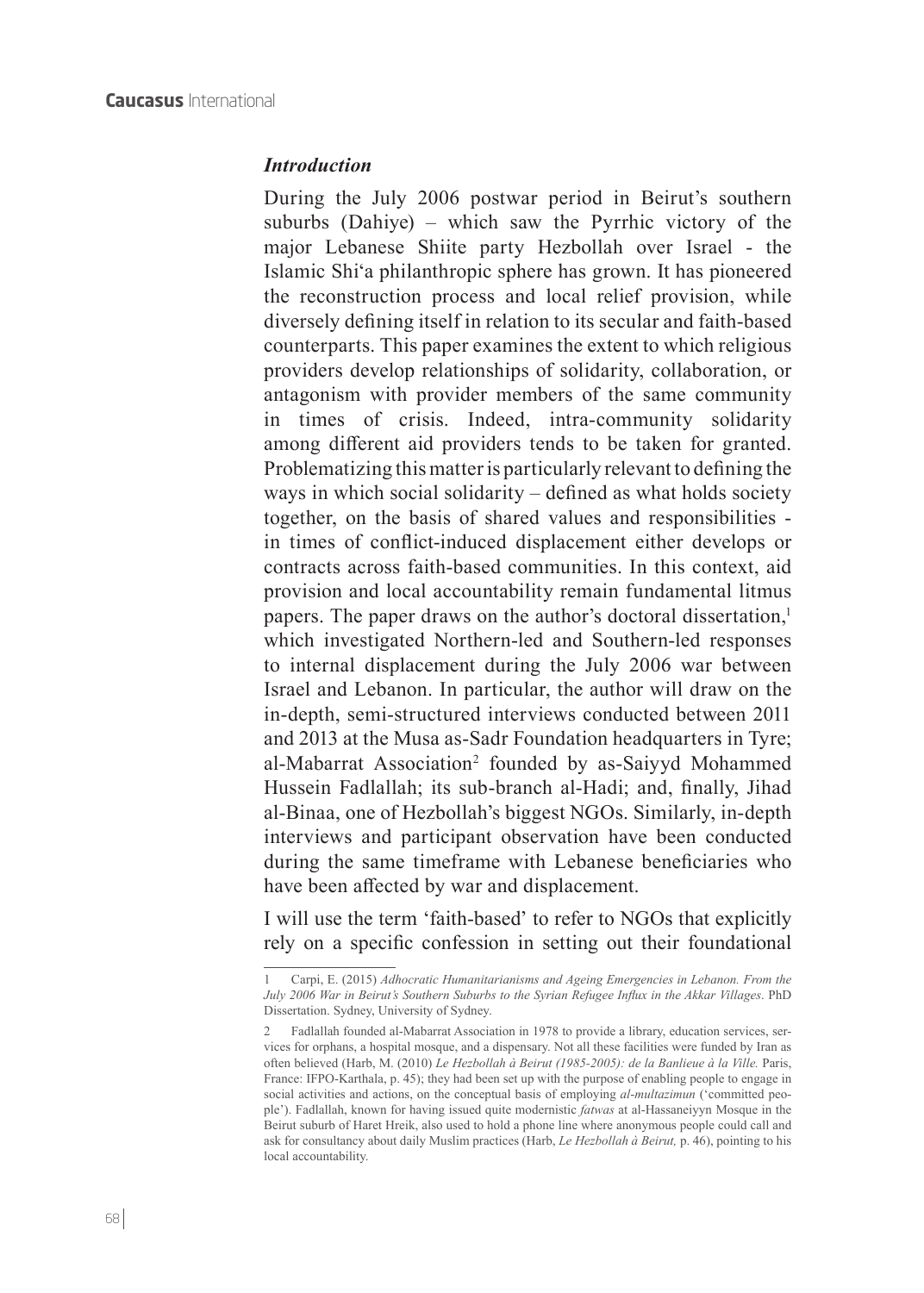principles and project implementation, while noting that faith is only one facet of a broader religious identity that contributes to a social order and fits within a specific culture – and that has also been diversely defined as 'religious welfare'.<sup>3</sup> Nandy instead differentiates between religion as 'ideology', a (sub)national identifier of populations protecting socio-economic or political interests, and religion as 'faith, a way of life, a tradition that is definitely non-monolithic and operationally plural'.<sup>4</sup> Indeed, states prefer to deal with religions as faiths rather than as ideologies.

## *Agents of continual care versus 'passers-by' in relief provision?*

Using the classification system proposed by Clarke and Jennings,<sup>5</sup> Dahiye's FBOs are considered as socio-political in the

international arena<sup>6</sup> because of the predominantly Shiite population among their beneficiaries, and therefore reflecting the interests of a particular community. Nonetheless, the FBOs I interviewed promote a political and cultural agenda according to which tolerance and inclusivity towards non-Shiites is a local value. For instance, by founding NGOs, political parties are

often willing to provide services to non-politically affiliated individuals with the purpose of gaining new adepts, by relying on a politics of scarcity, that is, reward or denial of benefits to citizens neglected by the state.7

The charity model in Shi'a Islam has evolved over the last decades,<sup>8</sup> although this has often been overlooked: religious actors, unlike the secular, tend to be viewed homogenously and distinctly from other civil society actors working in the same

*By founding NGOs, political parties are often willing to provide services to non-politically affiliated individuals with the purpose of gaining new adepts*

Jawad, R. (2009) 'Religion and Social Welfare in the Lebanon: treating the Causes or Symptoms of Poverty?', *Journal of Social Policy*, 38, pp. 141-156.

<sup>4</sup> Nandy, A. (2002) *Time Warps: The Insistent Politics of Silent and Evasive Pasts*. London: Hurst and Company, pp. 61-62.

<sup>5</sup> Clarke, G. and Jennings, M. (2008) *Development, Civil Society and Fatih-Based Organizations. Bridging the Sacred and the Secular*. London: Palgrave Macmillan.

<sup>6</sup> Ajami, F. (1986) *The Vanished Imam. Musa al-Sadr and the Shi'a of Lebanon.* New York: Cornell University Press.

<sup>7</sup> Cammett, M.C. (2011) 'Partisan Activism and Access to Welfare in Lebanon', *St. Comp. Int. Dev.*, 46, pp. 70-97.

<sup>8</sup> Jawad, 'Religion and Social Welfare in the Lebanon'.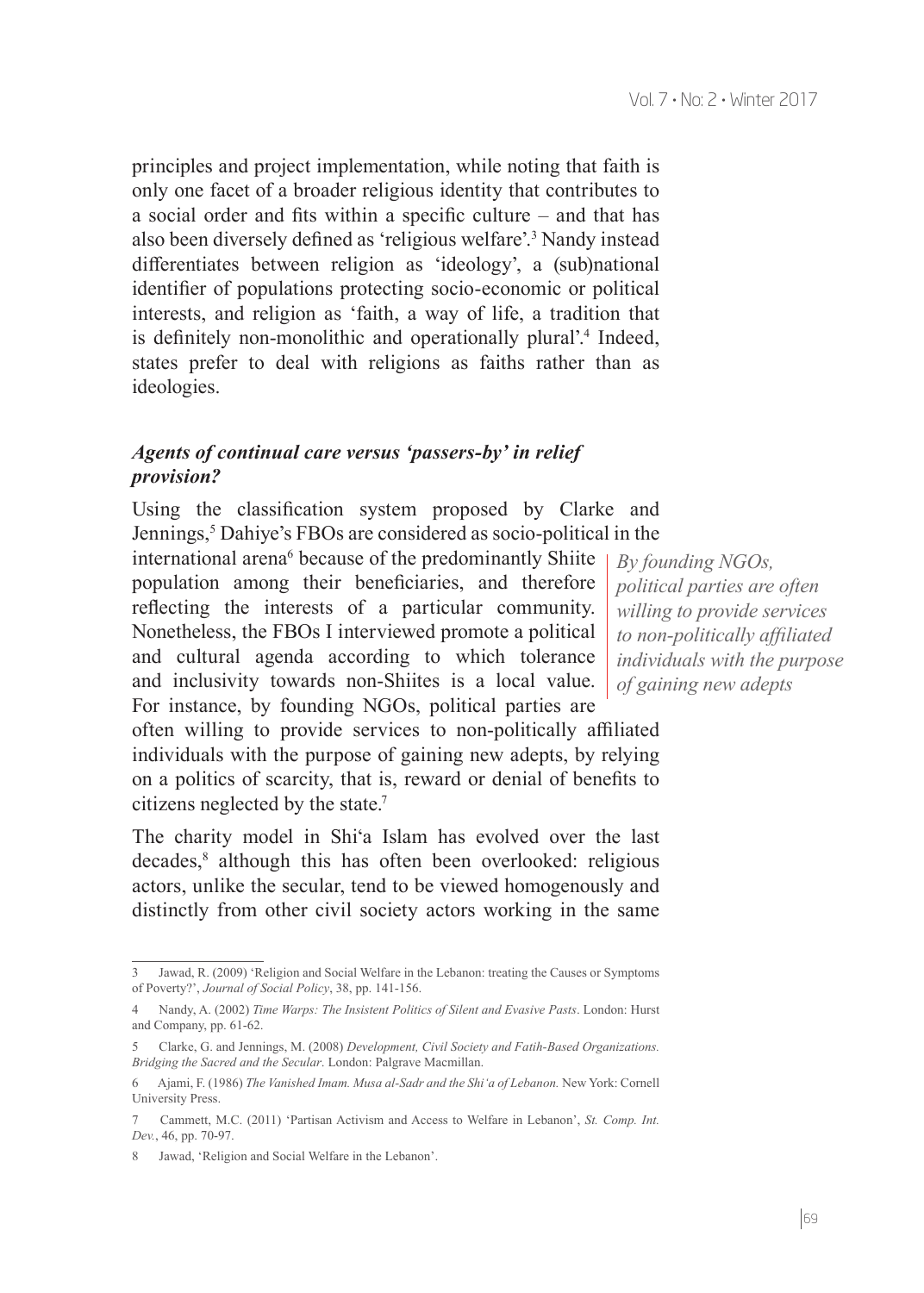communities in which they are embedded.<sup>9</sup> However, field visits conducted from 2011 to 201310 have suggested that local FBOs in Lebanon represent themselves as acting on the basis of cultural and moral principles, which vary to a considerable measure; yet they all intend to reduce dependence on external aid and financial support. Likewise, beneficiary residents affirmed they did not prefer local community provided services in all cases. Moreover, they did not prefer local FBOs *because* their actions are compatible with Muslim values, unlike secular NGOs.<sup>11</sup> This raises important questions regarding the effectiveness - and the taken-for-granted definition - of intra-community solidarity purposes. Furthermore, the beneficiaries interviewed in Dahiye expressed mistrust of and disaffection towards local religious international aid providers as much as secular ones. In this regard, it is crucial to further explore the process that has seen the assimilation of the religious factor into local politics, eliminating the potential for solidarity within a communitybased management of society.

## *Claiming diversity within the Shi'a (humanitarian?) sphere in Lebanon*

In the humanitarian discourse, the role of secular and international aid providers during emergency crises is often foregrounded at the expenses of religious providers. This is largely due to the religious character of their philanthropic goals - and thus their alleged unsuitability for *'*neutral' aid provision -

*In the case of Lebanon, local faith-based organizations (FBOs) have successfully addressed people's needs* 

and their traditional endeavor towards social and divine justice. Even so, religious and cultural communities whose members care and provide for one another are said to be more likely to survive than those where this does not happen. In the case of Lebanon, local faithin times of war. | based organizations (FBOs) have successfully addressed

people's needs in times of war. Even though a glance at the history of aid provision has shown how people's disaffection is

<sup>9</sup> McDuie-Ra, D. and Rees, J. A. (2010) 'Religious Actors, Civil Society and the Development Agenda: the Dynamics of Inclusion and Exclusion', p. 21.

<sup>10</sup> Carpi, *Adhocratic Humanitarianisms and Ageing Emergencies in Lebanon*.

<sup>11</sup> This has also been observed by some social workers working for FBOs in Akkar, as a way of 'protecting the village from western ideologies', as also the director of Waqf Taiba, Saudi NGO, affirmed. Interview by the author in Halba, Akkar. 14 December 2012.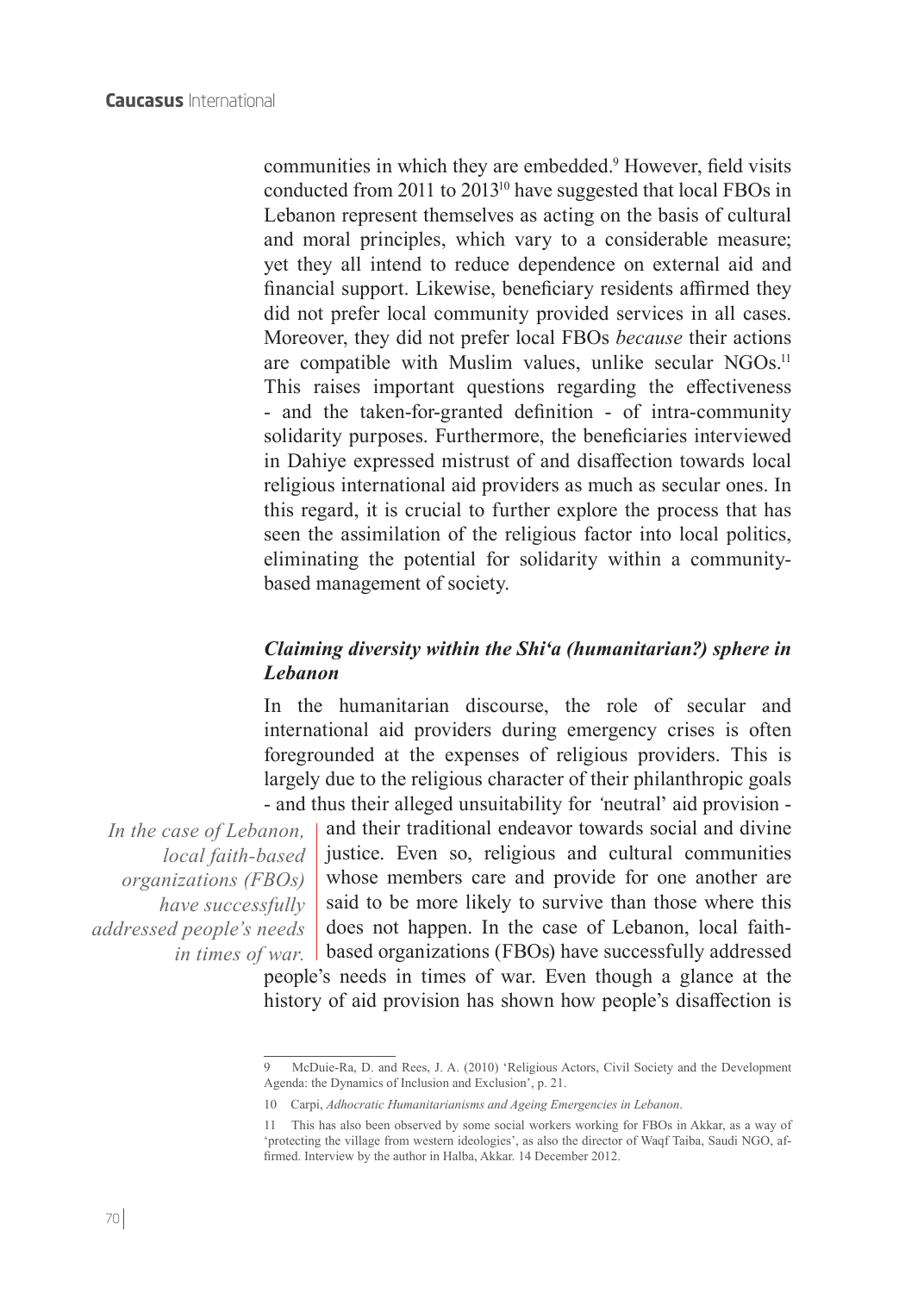likely to be directed towards secular as well as religious actors, $12$ local FBOs' fine-grained knowledge of local living conditions, and of context-specific political and social tendencies, remains undeniable.

I will first articulate the relationships among different Shiite FBOs in an attempt to illuminate their differently nuanced politics of aid. Secondly, I will show how the continuous nature of their intervention in crisis-stricken contexts and their everyday contribution to preserving a sense of normalcy in chronically unstable settings have positively defined local FBOs *vis-à-vis* international humanitarian agencies. Indeed, the latter have been depicted in Lebanese media13 as *'aber sabil*, an opportunistic 'passer-by' in war and post-war scenarios providing standardized aid packages to war victims to boost their own moral standing.

Grand Ayatollah Mohammed Hussein Fadlallah, Imam Musa as-Sadr, and Sayyid Hasan Nasrallah, leading the Lebanese political party Hezbollah, are known as the main Islamic Shi'a spiritual forces and charity providers in Lebanon. The fact that the relationships between the three have often been understood as conflicted reflects the nuanced character of the ideologies of their respective service provision. In spite of the divergences between the two key Shiite figures,<sup>14</sup> Fadlallah and Sadr, they both represent the 'emerging breed of Shiite revivalists in Lebanon'15. The former was a good connection to Iran-led Shiite transnationalism, and the latter historically provided a Lebanese component of Shiite political Islam. All of Hezbollah's FBOs,

which have been able to weave a strong network of assistance and solidarity along with local citizens across Lebanese history, are instead Iran-born, mainly based in Beirut's southern suburbs.16

Social progress based on the struggle against 'western imperialism' has long since been the cornerstone of both Hezbollah's and Fadlallah's thinking, pointing *Social progress based on the struggle against 'western imperialism' has long since been the cornerstone of both Hezbollah's and Fadlallah's thinking*

<sup>12</sup> Carpi, *Adhocratic Humanitarianisms and Ageing Emergencies in Lebanon*.

<sup>13</sup> From the *Al-Akhbar* newspaper archive, September 14, 2006.

<sup>14</sup> Ajami, *The Vanished Imam*.

<sup>15</sup> Gleis, L. J. and Berti, B. (2012) *Hezbollah and Hamas: A Comparative Study*. Baltimore (MD): JHU Press.

<sup>16</sup> *Al-Jarih* for the war wounded; *ash-Shahid* for the families of the war victims; *al-Imdad* for local development and social welfare; *al-Qard al-Hasan* for provision of microcredit to local families; *al-Ha'iya as-Sahhiya al-Islamiyya* for health assistance and protection.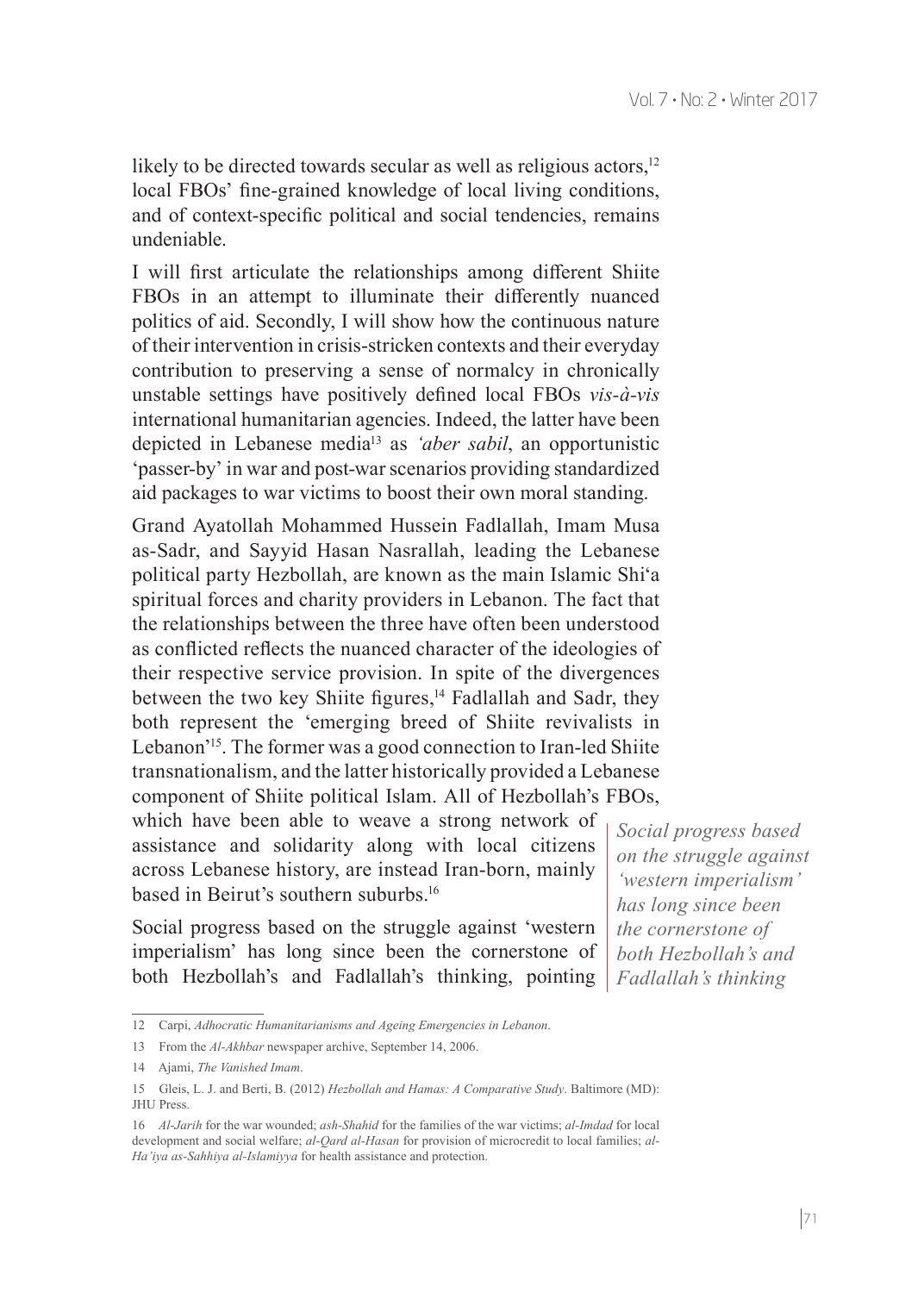to what officially binds these figures in the public sphere.<sup>17</sup> Notwithstanding, Geneva-based humanitarian aid providers working in the Hezbollah-led areas of Lebanon have largely been acting as a donor and a technocrat during the latest crises.<sup>18</sup>

By employing the Arabic term *insaniyya* – translatable both as 'humanism' and 'humanitarianism' (respectively the *focus on* human beings and *providing care because* the beneficiaries are human beings) – humanitarian aid provision to local war-affected people and longstanding regional refugees is being reshaped through the Shi'a cosmology of martyrdom and the struggle against injustice, which is primarily symbolized by the battle at Kerbala in Iraq (680 AD). For the Islamic Shi'a, Kerbala is in fact a historically recurrent event, which reminds people of the eternal importance of the revolutionary spirit against oppression. This principle also constitutes the bedrock of the Shi'a social mobilization in Lebanon (*ta'b'iya*).<sup>19</sup>

Charity becomes correlated with a long-term project of social justice, as well as with an empathic response to immediate needs, driven by continual benevolent action. Ideals of justice, more specifically, call for the transformation of structures that foster social injustice and indignity. Likewise, public activism

*Likewise, public activism and social engagement are the ways in which religious people strive on a daily basis to continue to live the Ashura ceremony* and social engagement are the ways in which religious people strive on a daily basis to continue to live the Ashura ceremony – the commemoration of the Imam Hussein's martyrdom.20

Going beyond the Hezbollah-monopolized narrative of the Islamic Resistance against Israeli aggressions,<sup>21</sup> FBOs' humanitarian practices, which increasingly integrate the local social *ethos*, need to be implemented in response

to any injustice, including poverty and lack of education. In this framework, volunteering and human employment contribute

<sup>17</sup> Such political orientations, in fact, caused an attempt of assassination of the Shi'a cleric on March 8, 1985 in Bi'r al-'Abed (Dahiye), conducted by the C.I.A in the framework of the American 'preemption' counter-terror program. The exploded car bomb caused 80 casualties and 200 wounded.

<sup>18</sup> Carpi, *Adhocratic Humanitarianisms and Ageing Emergencies in Lebanon.*

<sup>19</sup> Saad, A. (1996) *An Analysis of the Factors conducive to the Group Cohesion and Political Mobilization of the Lebanese Shiites.* MA Thesis, Beirut, Lebanon: American University of Beirut.

<sup>20</sup> Deeb, L. (2009) 'Emulating and/or embodying the ideal. The gendering of temporal frameworks and Islamic role models in Shi'a Lebanon', *American Ethnologist,* 36 (2), p. 247.

<sup>21</sup> Carpi, E. (2013) 'Islamic Resistance in the Southern Suburbs of Beirut', *OpenDemocracy*, 17 January. Available at: https://www.opendemocracy.net/opensecurity/estella-carpi/islamic-resistancein-southern-suburbs-of-beirut (Accessed: 19 December 2017).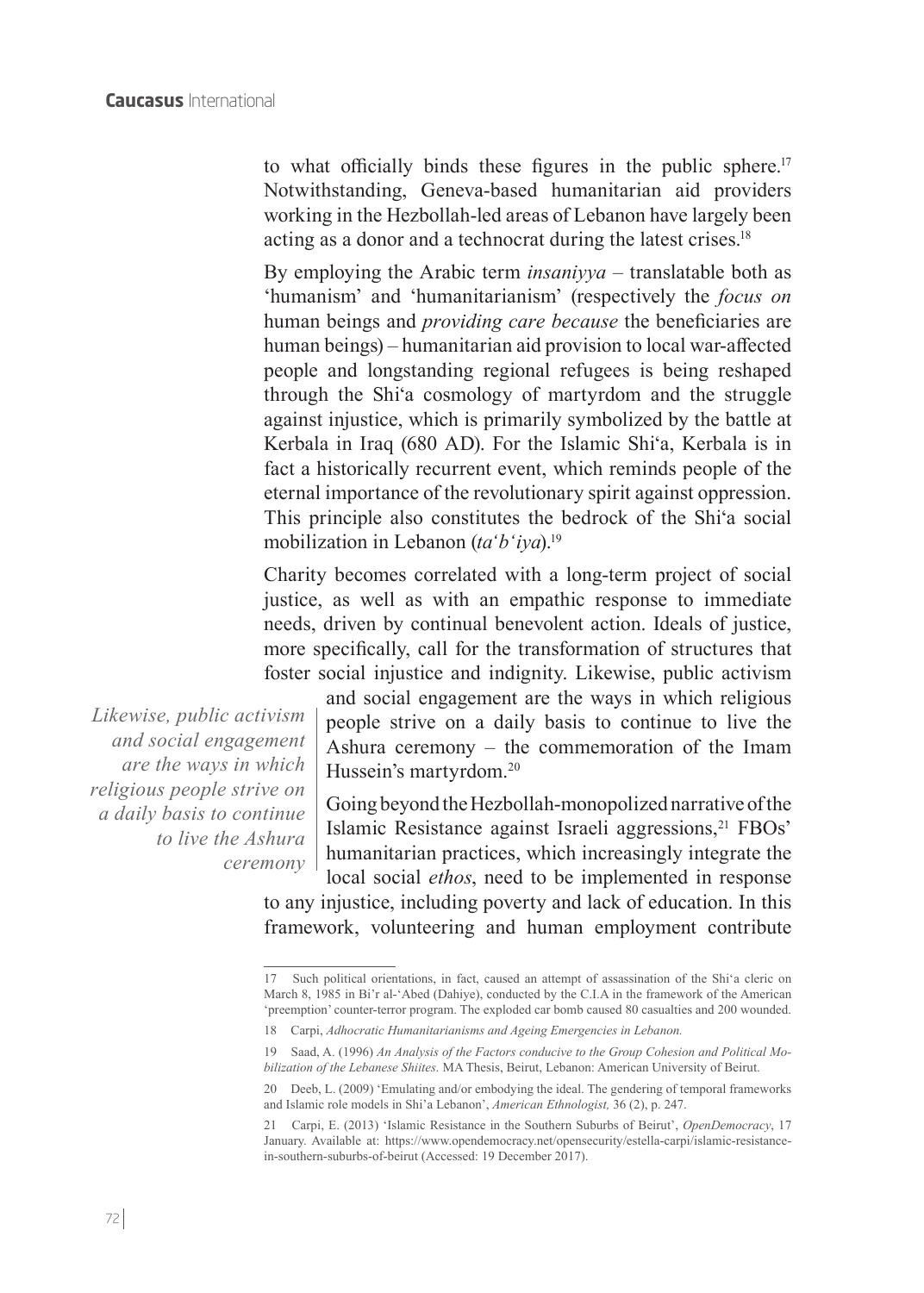to the development of the whole Lebanese Shi'a community. Against the backdrop of local disaffection with and suspicion of external interventions, the religious - and more broadly the symbolic - significance of human assistance has enabled aid provision to be more trusted locally. Indeed, such local providers have long been the main providers of assistance to the victims of cyclic displacement in southern Lebanon and Beirut's southern suburbs. The continuity of their support has helped them preserve local accountability while shifting their services from charity to the chronically poor to short-term relief to the war-stricken.

Conversely, according to field interviews with local beneficiaries,<sup>22</sup> when international humanitarian organizations intervened in the 2006 war between Lebanon and Israel, their emergency-driven logic has not managed to show moral solidarity and human empathy with the war-stricken. On the one hand, international humanitarian NGOs traditionally tend to view beneficiaries as *victims* of human-made crises, therefore as morally deserving

individuals, and at times, rights-bearers who need to be protected. On the other, Shiite charity services have been able to make local people feel like full political agents and resilient. Although the dominant political narrative of the Lebanese Shi'a majority areas has historically been laden with antipathy towards the central state, $2<sup>3</sup>$ 

local inhabitants have been rhetorically addressed as 'citizens' rather than victims *objects* of charity. Social mindfulness and independence are officially promoted as the key qualities for becoming a complete individual, $24$  pointing to the proactive function of human life in Lebanese Shiite ethics and philanthropy.

Despite of shared claims of local success, the Lebanese FBOs that participated in relief provision during times of emergency also lay claim to domestic diversity. For instance, the charity organizations started by Fadlallah contended<sup>25</sup> that their ideology of action is closer to the secular and international conception of humanitarianism than that of their Shi'a counterparts. Their primary goal is indeed to alleviate a human suffering. Nonetheless, in their capacity as local providers, all of the FBOs interviewed

*Shiite charity services have been able to make local people feel like full political agents and resilient.*

<sup>22</sup> Carpi, *Adhocratic Humanitarianisms and Ageing Emergencies in Lebanon.*

<sup>23</sup> Harb, *Le Hezbollah à Beirut*.

<sup>24</sup> Interview with Faruq Rizq, al-Mabarrat headquarter, al-Ghobeiry, Beirut, 18 October 2012.

<sup>25</sup> Al-Ghobeiry, October 2011.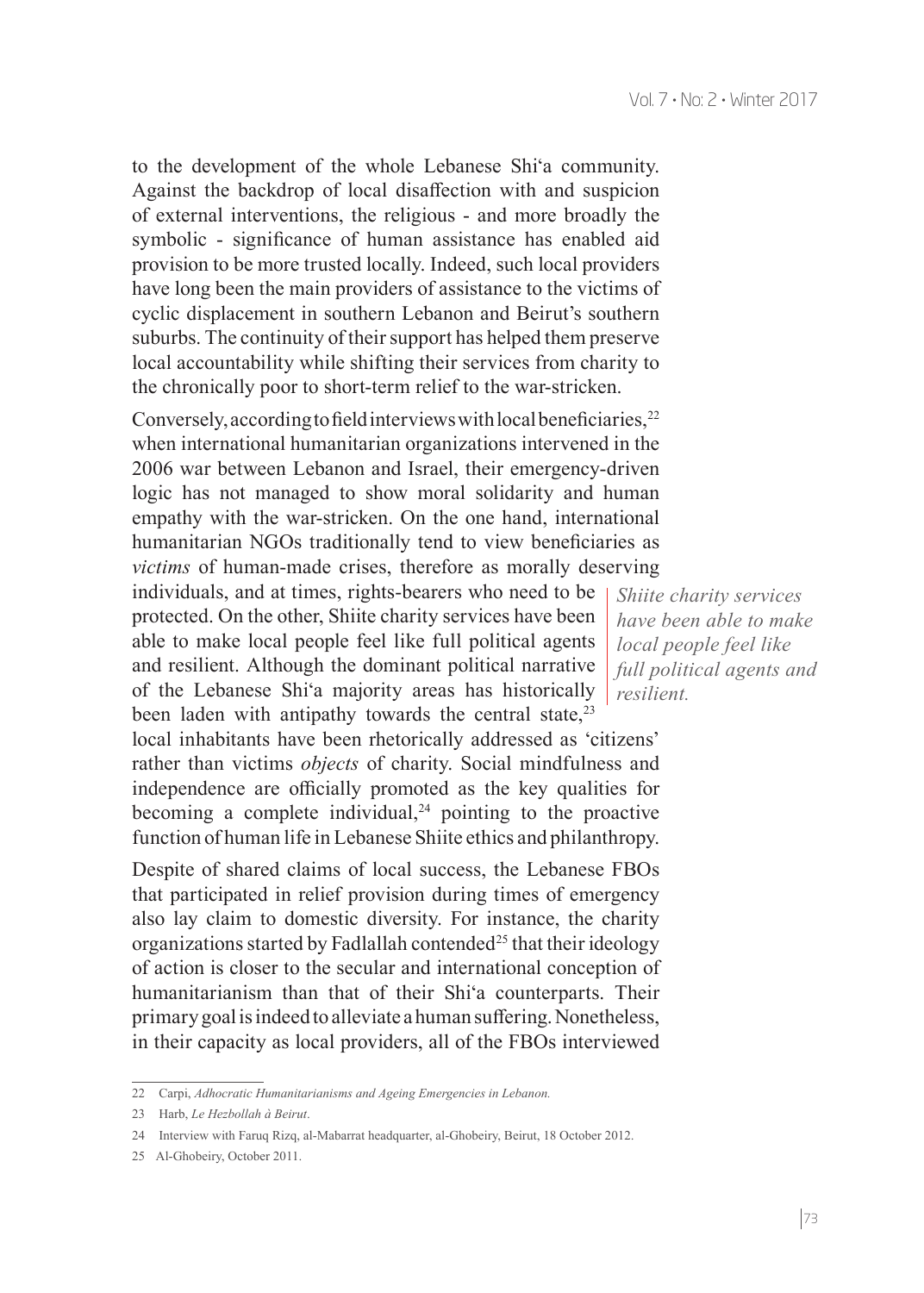stated they all pursue a specific project, which implies the idea of a civilian – rather than merely Islamic – Resistance.26

In this regard, the fundraising campaigns and advertising material of Fadlallah's organizations state: 'Our organization was destroyed by Israel. We will continue more committed to doing good'. In the case of the Fadlallah-started al-Mabarrat Association, 'doing good' explicitly means to guide individuals.<sup>27</sup> The moral value of guidance – *irshad* - accompanies local forms of humanitarian services.

Providing and benefiting from social services within the Lebanese Shi'a community is in fact part of their struggle against Israel, which is not approached as 'a war to kill, but a war for the right to exist'.<sup>28</sup>

Providing a more nuanced understanding of community care, Maliha as-Sadr, at the helm of Early Child Intervention Lebanon (ECIL), emphasized in an interview<sup>29</sup> how the aim of *insaniyye* – which, as outlined above, I problematically translate here as 'humanitarianism' - is triggering social empowerment by supporting greater equality in Lebanese society. Overall, according to all of the Shi'a FBOs I interviewed, charity organizations *cannot* and *should not* dismantle themselves. On the contrary, although the lines between relief work and development are increasingly blurred, the official aim of international humanitarian agencies remains withdrawal from the territory of intervention as soon as domestic sustainability is achieved. In a nutshell, social efficiency and mutual care in community settings deal positively with recurrent exposure to war. In the same vein, the manager of the Research and Development Department at the Imam as-Sadr Foundation, described international humanitarian action in Lebanon as generally outcome-oriented rather than process-focused. In this regard, he affirmed: 'NGOs which aim to engender change within society should focus on the process of their action and the encounter with their beneficiaries, rather than assessing material results'.30

<sup>26</sup> Carpi, 'Islamic Resistance in the Southern Suburbs of Beirut'.

<sup>27</sup> See the official website: http://www.mabarrat.org.lb/.

<sup>28</sup> Abild, E. (2007) Hezbollah. A Contextual Study Focusing on Human Freedom. BA Thesis in Development Studies, University of Oslo.

<sup>29</sup> Ouzai, Beirut's southern suburbs, 4 December 2012.

<sup>30</sup> Interview with the author. Tyre, 8 October 2012.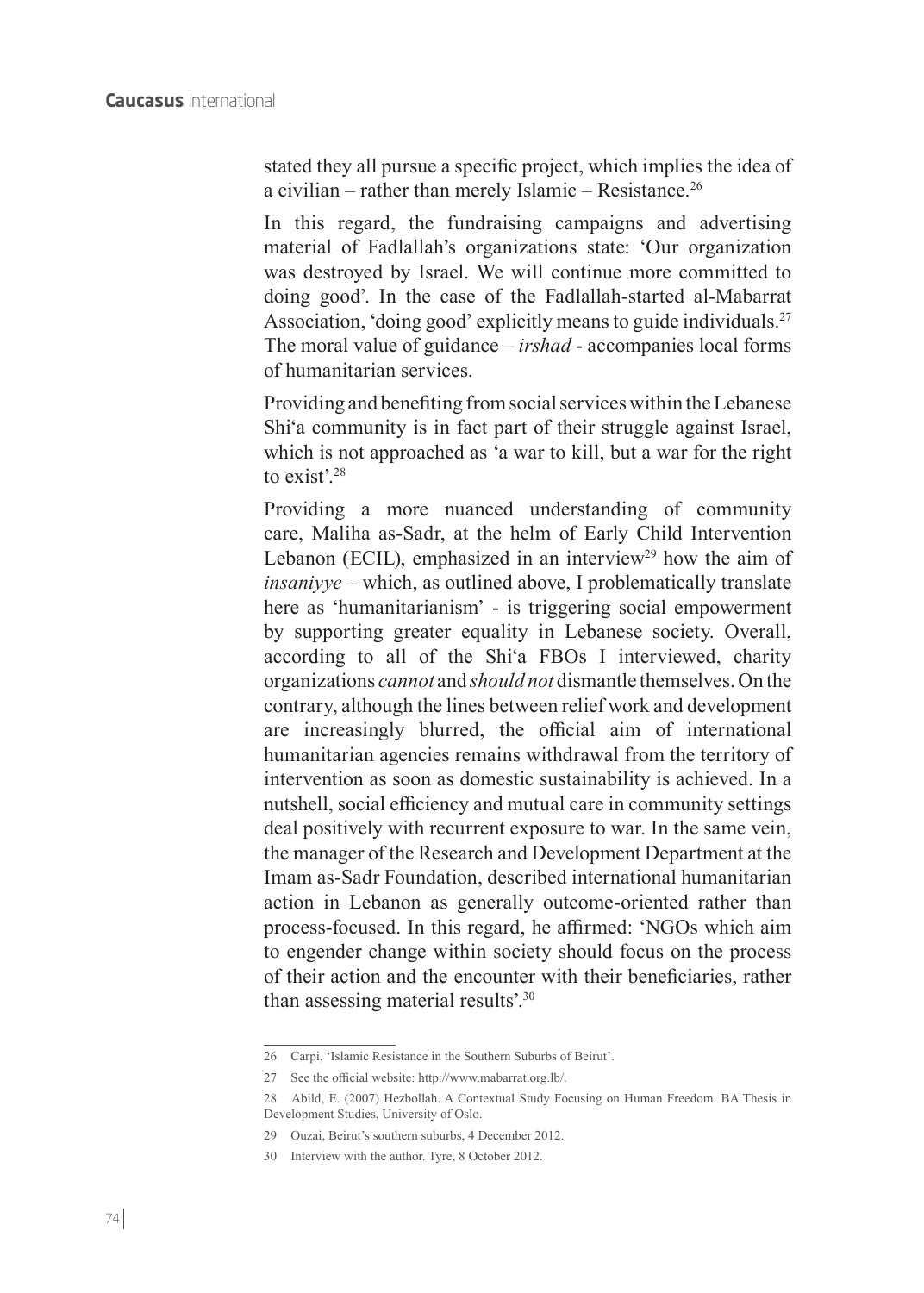Development efforts and relief provision in this context are a successful way of coping with chronic uncertainty. Hope-driven policies – in this case even steeped in religious beliefs - do not merely result in providing people with the dream of a better life while using religion as a mere tool to secure quietism in everyday practices. Hope-driven policies rather allow communities to have a politically and religiously proactive link with the future, where hope, notwithstanding the prevailing geopolitical context, *de facto* evolves from an intimate emotion into conscious and realistic proposition.

#### *Towards a multifaceted Shiite humanitarianism: Beyond wellbounded community solidarities*

In this framework, how does the diversified ideological identification of Dahiye's residents with their providers, and the diverse 'Shiite way' of managing charity associationism, reinforce the idea of a differentiation between Fadlallah and Hezbollah - nowadays intended as two different spiritual and political forces in the Beirut southern suburbs? Raising this question is not intended to further politicize the interpretative lens that captures aid provision within the Shiite humanitarian sphere, but rather to examine possibilities and challenges for solidarity between intra-community providers, which tends to be taken for granted. Likewise, my intent is not to foster intrasectarian divisions, but rather to draw upon the Lebanese Shiite case to rethink social membership and solidarity in areas affected by conflict and displacement. I will here limit my inquiry to inter-organizational solidarity, therefore opening up a further avenue of research on forms and expressions of solidarity among beneficiaries of the different FBOs.

Among Shiite organizations, both Fadlallah - considered *maria'ivya*<sup>31</sup> - and Hezbollah have acquired increasing legitimacy from the 1980s onwards, although the two sides were initially at loggerheads.<sup>32</sup> Charity is in fact

*Among Shiite organizations, both Fadlallah - considered marja'iyya - and Hezbollah have acquired increasing legitimacy from the 1980s onwards*

<sup>31</sup> A *marja'iyya* is a religious Shiite institution: Hezbollah independently follows the Khomeini doctrine under the *Wilayat al-Faqih*, which represents the fusion between the religious and the political, and leads the Shi'a community till the end of all eras, when the 12<sup>th</sup> hidden *Mahdi* – *sahib az-zaman*, 'Patron of Time' – will come back to liberate the Shi'a from oppression once for all.

<sup>32</sup> Vandalistic acts against Fadlallah's properties, in fact, occurred in the southern suburbs of Beirut, prior to the Shiite cleric's good relationship with the Party of God. The latter was accused of having committed such a wrongdoing. Fadlallah was considered an ideologue and the spiritual guide of Hezbollah in his latest years in fact, after dissolving past frictions (Harb, *Le Hezbollah à Beirut*, p. 44).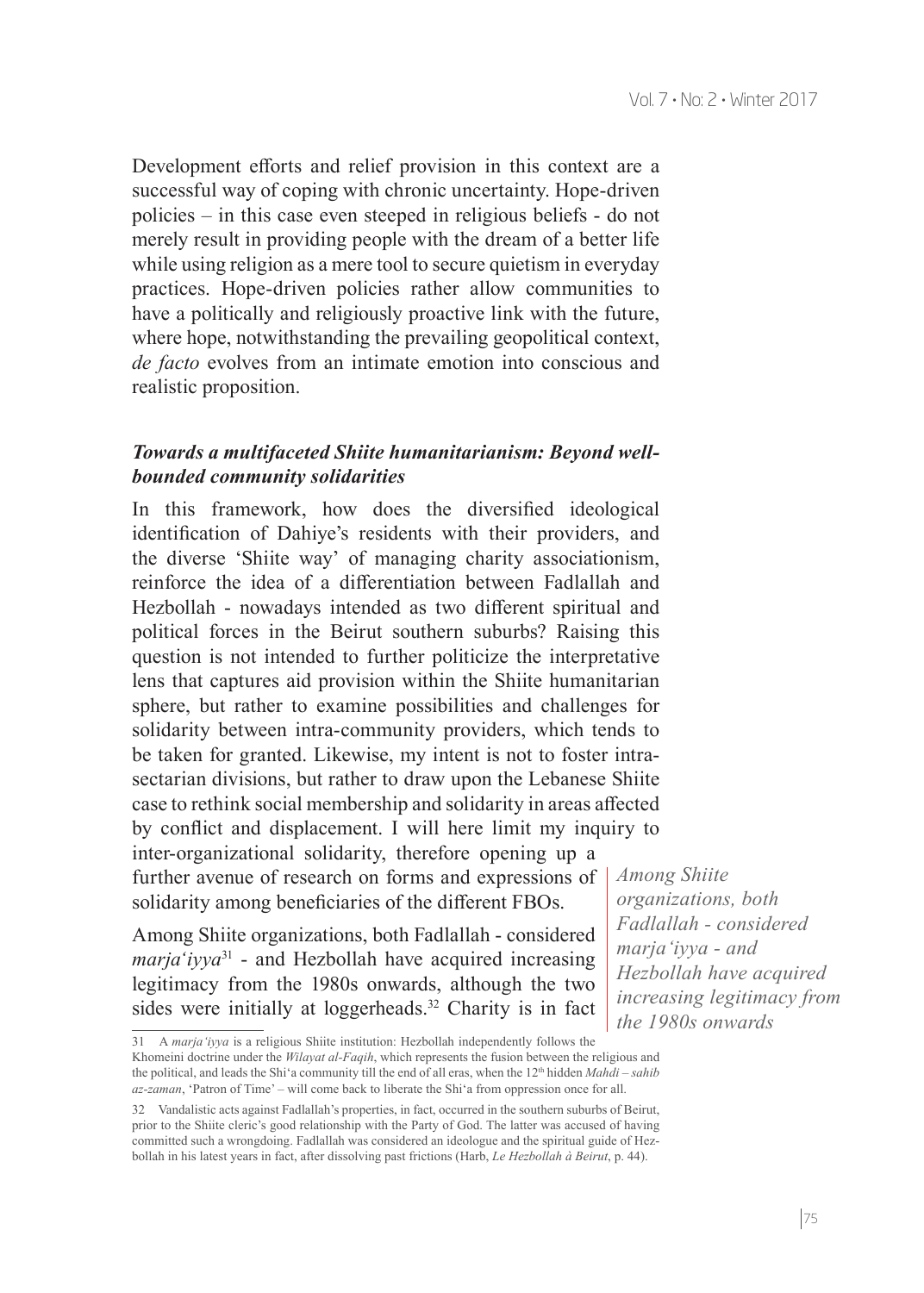correlated with justice in Dahiye, as the former is the response to immediate needs driven by benevolent action, and justice more specifically calls for the transformation of structures that incubate injustice and lack of dignity. For the Shiites, Kerbala is a historically recurrent event:<sup>33</sup> 'In every era there is an oppressor and an oppressed. And this history always repeats itself, throughout all eras. People should always have the spirit of revolution against oppression'.

As such, Shi'a humanitarianism has not merely been a political strategy to turn public compassion into political consent.<sup>34</sup> Rather, it has come to form a constitutive part of social assistance.

*Shi'a humanitarianism has not merely been a political strategy to turn public compassion into political consent* The uncertainty and open nature of the timeline along which the Shiite religious community has developed its own conceptions of life are inherent to the existential approach to Shi'a humanitarianism, both in wartime and in peacetime.<sup>35</sup>

Similarly, volunteerism and employment are seen as contributions to the development of the whole Shi'a community. Working for a welfare organization means bringing Zeinab,<sup>36</sup> a holy figure in Shiite theology, into the present.<sup>37</sup> Thus, the common ethical judgment easily identifiable in academic literature<sup>38</sup> on Islamic organizations completely overlooks the fact that these NGOs do not merely *use* Islamic values and charity for political interests; they simply *are* Islamic. In fact,

36 It is worth getting deeper into Zeinab here as a source for inspiration: women activists, however, cannot equate her. The way Lebanese Shi'a women look at this figure is therefore induced by social circumstances, which are different from Iran. This leads to a theoretical betrayal of the Weberian conviction that religion is a key factor in influencing reality. Furthermore, the preaching of Imam Mohammed Fadlallah – called *marji at-taqlid* - widely contributed to the empowerment of women in terms of religious roles: he used to say that women can attain the highest level of jurisprudential training and interpret religious tenets, despite the absence of such a norm in Shi'a jurisprudence (Deeb, 'Emulating and/or embodying the ideal', p. 251). Even so, the normative moral womanhood was majorly represented by Fatima, the model of calm, maternalism and patience, in opposition to the westernized women in Iran in 1971, as specified by 'Ali Shari'ati. In that frame, women were called to actively participate in political life only during moments of crisis, and this implied a more changing gender role for women in daily life, with respect to the more static figure of Hussein, who epitomizes the inspirational model for Shi'a manhood.

<sup>33</sup> Deeb, 'Emulating and/or embodying the ideal', p. 257.

<sup>34</sup> Roy, A. (2008) 'Civic Governmentality: the Politics of Inclusion in Beirut and Mumbai', *Antipode*, Berkeley, CA: University of California, pp. 7-10.

<sup>35</sup> Anthropologist Lara Deeb pointed out how Iranian *mahdism* implies a greater escatological logic than in Lebanon. The Last Day belief is less mentioned by Lebanese Shi'a and, as a consequence, less representative of local mentality, given that, in the case of Lebanon, such a theology is not a hegemonic state plan, but rather a political party's strategy or culture. Just one among others. Deeb, 'Emulating and/or embodying the ideal'.

<sup>37</sup> Deeb, 'Emulating and/or embodying the ideal', p. 250.

<sup>38</sup> Ajami, *The Vanished Imam*.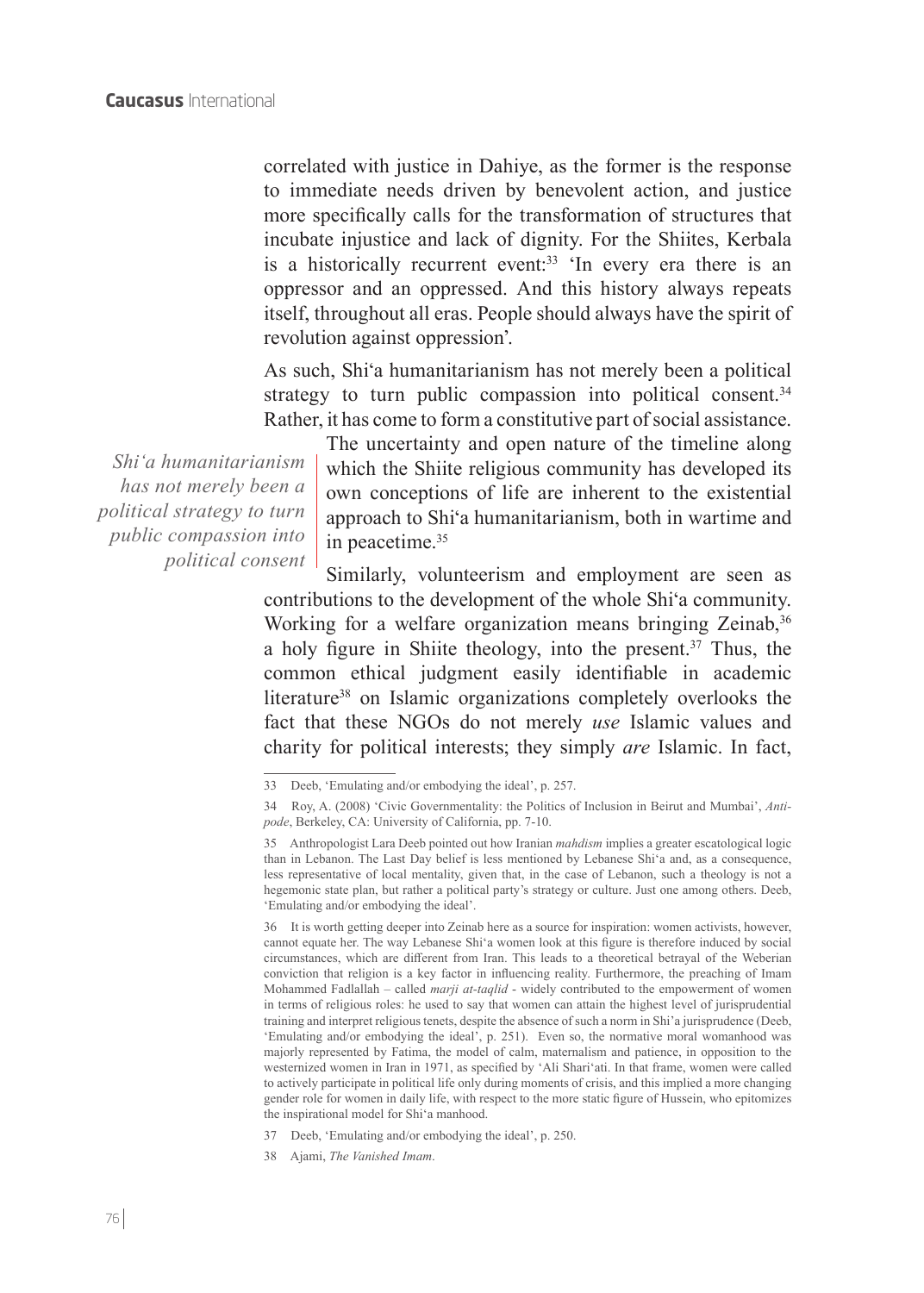interests in humanitarian intervention are perceived less by local inhabitants when talking about local providers that have long since been in Dahiye providing aid, to assist cyclic events causing internal displacement of people.

In fact, the Shiite organizations in Dahiye tend to guarantee their action both in wartime and in peacetime, boasting an increased technical self-confidence, even though they recognize how much more developed longstanding Christian services are for historical reasons.<sup>39</sup> Nonetheless, the local perception of local FBOs was empirically ambivalent. On the one side, they were seen as rarely addressing chronic poverty and local injustice, like the internationals: 'They often end up feeding the accountability of the political party that supports them, has founded them or promoted them', as a local Dahiye dweller contended.40 On the other, while international NGOs tend to view beneficiaries as victims and therefore as morally deserving individuals and rights bearers, Fadlallah and Hezbollah's services have been able to make people feel like political actors.<sup>41</sup>

A degree of open-mindedness in the desire to make their projects sustainable is a further difference highlighted by Fadlallahfounded al-Mabarrat with respect to Hezbollah's NGOs. Al-Mabarrat expresses its availability to work with foreign NGOs and universities: Hezbollah criticizes such openness, deeming it mere commodification.42 For example, the Deputy Mayor of one of Hezbollah's municipalities,<sup>43</sup> said that in the July war, international donors rarely grasped what the local priorities were:

 'Their main focus has been providing psychological assistance… That was not really the issue. We had apartments totally destroyed, damaged buildings, women

<sup>39</sup> Interview with Faruq Rizq, al-Mabarrat headquarter, al-Ghobeiry, Beirut, 18 October 2012.

<sup>40</sup> Interview with Mohammed, shop owner, Haret Hreik, 2 February 2012.

<sup>41</sup> This also occurs as the provider-recipient relationship is widely based on a social contract or reciprocity in Dahiye. The politicization of services, therefore, merely expresses the already existing moral and social relationships between the two parts. In particular, during Lebanon's civil war Fadlallah used to speak up for the necessity of creating a 'human state' - *dawlat al-insan* - that would provide the resources for people to help themselves and one another. He was known for considering public funds as ownership of the people and for capturing this ethics when he said that he was not looking for 'followers' but 'partners'. It is this specific political logic that allowed the Hezbollah party to foster its politics of inclusion. Silverstein, K. (2007) *Hezbollah's Strength derives from the Strong Social Fabric that they have woven over the years*. Available at: http://newsgroups.derkeiler.com/Archive/Soc/soc. culture.iranian/2007-03/msg01663.html (Accessed: 16 October 2017).

<sup>42</sup> Interview with al-Hadi Association (al-Mabarrat's branch), Tariq al-Matar, Beirut, 29 October 2012.

<sup>43</sup> Haret Hreik, 18 January 2012.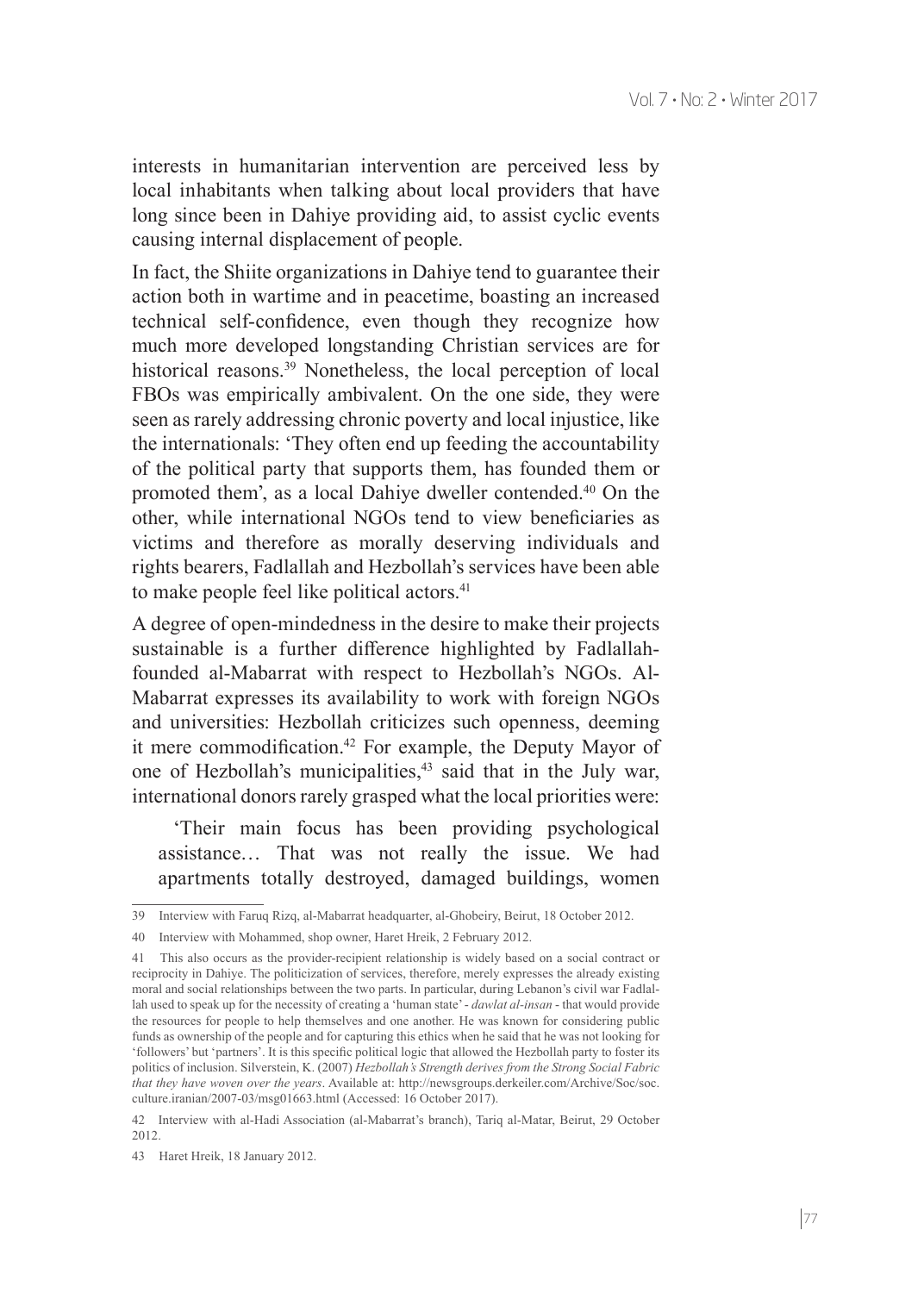needing specific help. So, the problem with cooperating with international providers is that they don't fund and work for the things we really need. The reality is never changed by humanitarian services; but if you want to give something, help with infrastructure and more money for housing and furniture. From outside little money came with this purpose'.

Al-Mabarrat's workers, by contrast, argued that they did not feel marginalized in the international market, viewing themselves as members of the same sector; the Mabarrat staff said they felt more like cooperators in the international aid structure.

Nevertheless, local discontent is sometimes identifiable within the structure of the local FBOs themselves, despite the promising premise. The manager of the Research and Development Department,<sup>44</sup> for example, questioned the path undertaken by all NGOs in Lebanon; in his opinion, 'it is much easier to assess the material results of a project. The change promoted by an NGO comes from the process, more than from the material results of a project'.45 Therein, the local collaboration with the internationals is sometimes unable to grasp the local processes that have been ignited with specific purposes. The continuation of such collaborations, to his mind, is due to *Realpolitik*: Lebanese NGOs need international visibility, and would die out without such partnerships. As international providers primarily show up in times of emergency,<sup>46</sup> crises are actually key to local NGOs' survival.

*Another difference between the two views on humanitarianism espoused by Hezbollah and the Fadlallah-founded services lies in their approach to the 'outside'.* Another difference between the two views on humanitarianism espoused by Hezbollah and the Fadlallah-founded services lies in their approach to the 'outside'. The latter promote their community-crossing vision in Dahiye, arguing for services to be provided for any Lebanese community. Nevertheless, they tend to recognize that few people from Lebanese communities other than Shi'a eventually access their services, owing

to the demographical changes since the time of the NGO's foundation. For instance, the Imam as-Sadr Foundation, which

<sup>44</sup> Interview with Mohammed Bassam, Tyre, 8 October 2012.

<sup>45</sup> Imam as-Sadr Foundation, Tyre, 8 October 2012.

<sup>46</sup> It is interesting to notice in fact that some local development projects fail for cultural reasons, according to the manager of the Research and Development Department (i.e. Lebanese Shiite women trained for entering the hoteling market and unlikely to follow up with the acquired skills). Or, again, foreign models are sometimes not ideal for targeting the local nuances of human vulnerability.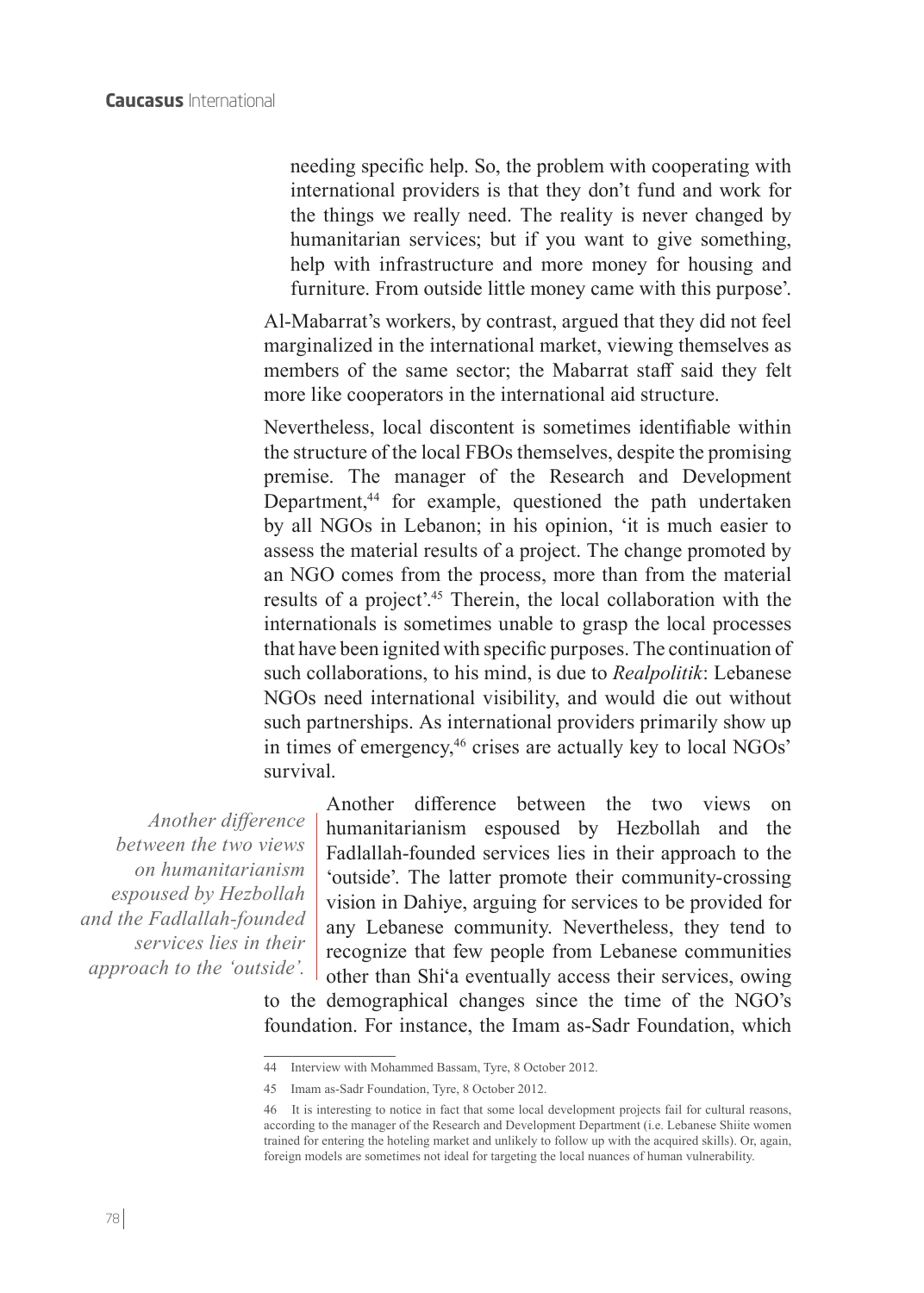can be associated with Fadlallah's approach - despite their sporadic rivalry - was created in the 1960s, prior to the civil war, and 'used to address anyone in the South, where Christian Maronites, Christian Orthodox and Armenians were far more numerous'.47

Hezbollah-led municipalities,<sup>48</sup> by contrast, did not conceal<sup>49</sup> the *de facto* selective character of their services in peacetime –primarily targeting Lebanese Shiites - except for during the July war, when the party became a compensation provider for any community inhabiting Dahiye. Since then, the political party has placed particular emphasis on maintaining this postconfessional profile. In its various communications, it has highlighted the endemic nature of the reconstruction, and the fact that people's return to their own homes represents their own victory, regardless of which community they belong to.<sup>50</sup> This rhetoric has also adopted by secular local providers close to the party.51 Similarly to other political parties in Lebanon, this points to Hezbollah's desire to promote post-confessional discourses and practices.

#### *Secular versus Islamic Shiite pattern of care in Dahiye's local provision*

A social ethics product of an (allegedly) identical cultural and religious background does not seem to homogenize the politics of care across secular and faith-based segments of service provision within the Dahiye context. In this framework, different to Fadlallah's approach to aid provision, the leader of the Lebanese secular NGO Amel Association talked of the necessity of cultivating responsibility in Lebanon by charging

<sup>47</sup> Interview with Mohammed Bassam, Tyre, 8 October 2012. In this respect, it is interesting to notice that communal tensions were more perceived by the interviewed among aid providers than among aid recipients.

<sup>48</sup> Dahiye is an originally Christian majority area and Lebanese citizens need to vote in the district where their family resides. This explains the reason why the Mayors of the Municipality tend to be Christian. In Dahiye, Shiite Lebanese Hezbollah members therefore tend to be Deputy Mayors, though upholding the largest *de facto* power within their municipality.

<sup>49</sup> Interviews with the municipalities of Haret Hreik and al-Ghobeiry, November 2011.

<sup>50</sup> The return has often been criticized as too hastened by scholars and scientists, as the living conditions could not be restored in a short time. Sulfur levels, for instance, were much higher in the air than before the reconstruction process (Makkouk el-Jam, F. (2008) *Assessment of Airborne Particulate Matter Elevation in Haret Hreik (Beirut) after the Israeli Bombardment of July 2006.* MA Thesis. Beirut: American University of Beirut, p. 72).

<sup>51</sup> Interview with Amel Association conducted in Wata al-Mossaitbeh, Beirut, 11 October 2011.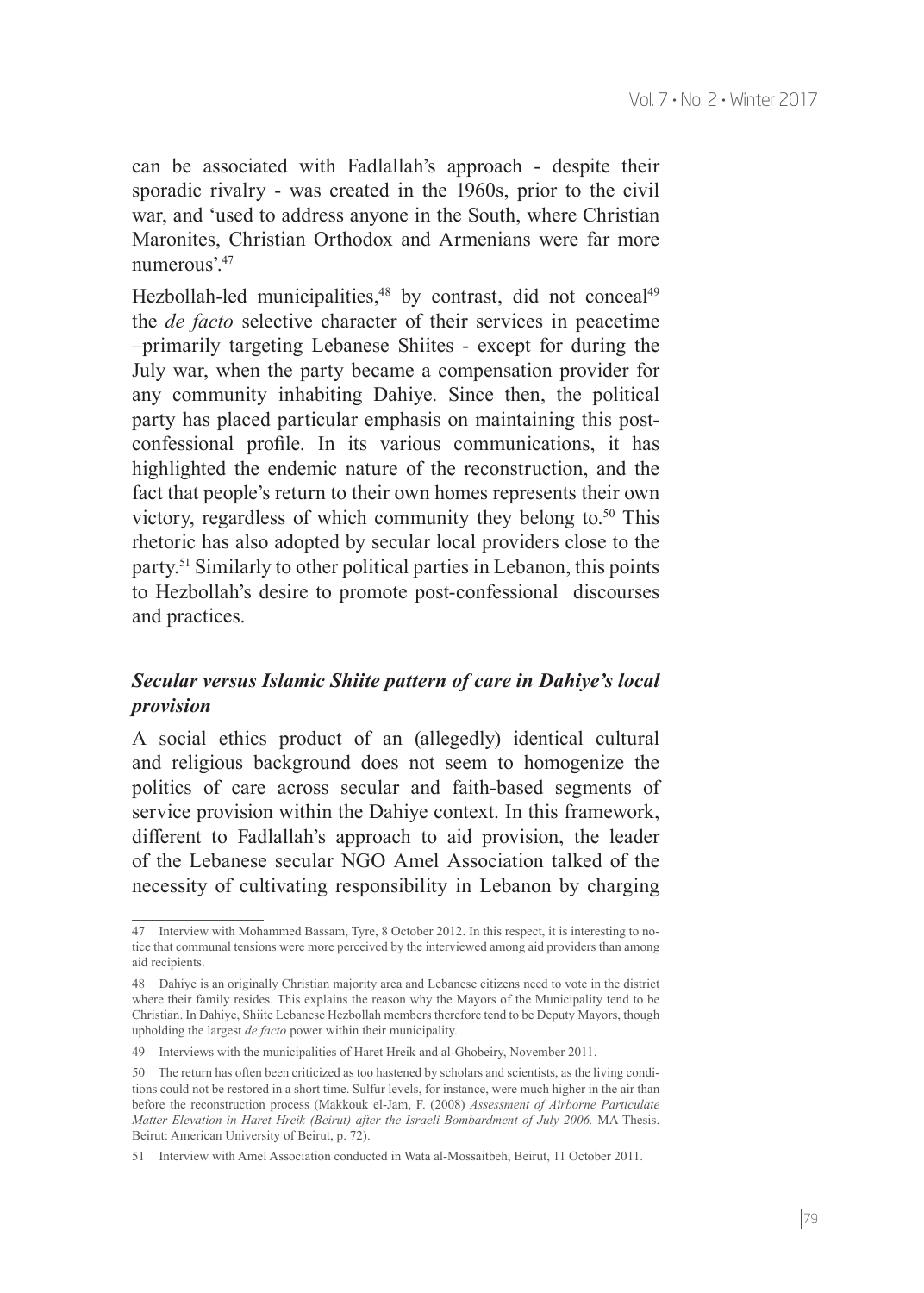the beneficiaries for the required services when possible, to avoid sponsoring aprioristic charity. It is in this sense that he argues that 'Amel acts to be the feet, not the head, of our own society'. Hence, the concept of guiding individuals and their approach to moral life that was present in Fadlallah-founded associations gets lost here. In this regard, Amel's approach is comparable to that of international organizations, which generally promote themselves as a catalyzing force for existing civic dynamism, often denying the NGO political influence on society, by delegating politics to society itself. From this perspective, NGOs should only accelerate and support people's actions and translate public ideas and intentions into real changes. In this regard, Amel's leader<sup>52</sup> argued that his NGO's work merely entails promoting a 'culture of rights' - *thaqafat al-huquq* - which, in current Lebanese society, is still highly community-oriented and communitygrounded.

Reconciling the secular and the Shiite perspectives, Zahir Jalul53 spoke about a culture of humankind – *thaqafat al-insan* - that is still absent in Lebanon. This needs to be connected to humanitarian acts historically recognized and 'baptized' by the martyrs' blood<sup>54</sup> and the individual commitment in the Resistance. The local secular perspective on humanitarianism in the July war is also at odds with the proliferation of informal and generally small organizations that were set up by local residents usually Dahiye's businessmen, the newly emerged Shiite middle class. They regularly distribute clothes, furniture, and money to the vulnerable 'for the Islamic value of doing charity, as it's written in the Holy Koran', as a local businessman, Hasan,<sup>55</sup> affirmed in Haret Hreik.<sup>56</sup> 'Of course there are people that became homeless in the July war, but orphans are always around in Dahiye. You always have a reason to help, till the time these people will be able to empower themselves' (he uses the Arabic expression: *yaksab ajar al-ma'ida*, meaning until the time one is able to 'earn his own living'). This phenomenon gave rise to

56 19 October 2011.

<sup>52</sup> Interview with Amal director and founder Kamel Mohanna conducted at the Amel Association headquarter: Mossaiytbe, Beirut, 24 October 2011.

<sup>53</sup> Leader of the Education Committee of Borj al-Barajneh. Municipality Bulletin 2013.

<sup>54</sup> It is also interesting to notice that the term *martius* in ancient Greek means 'witness', where therefore a sense of agency is totally maintained despite the suffering and the humiliation that war can cause.

<sup>55</sup> I here mention only personal names for which explicit consent has been provided.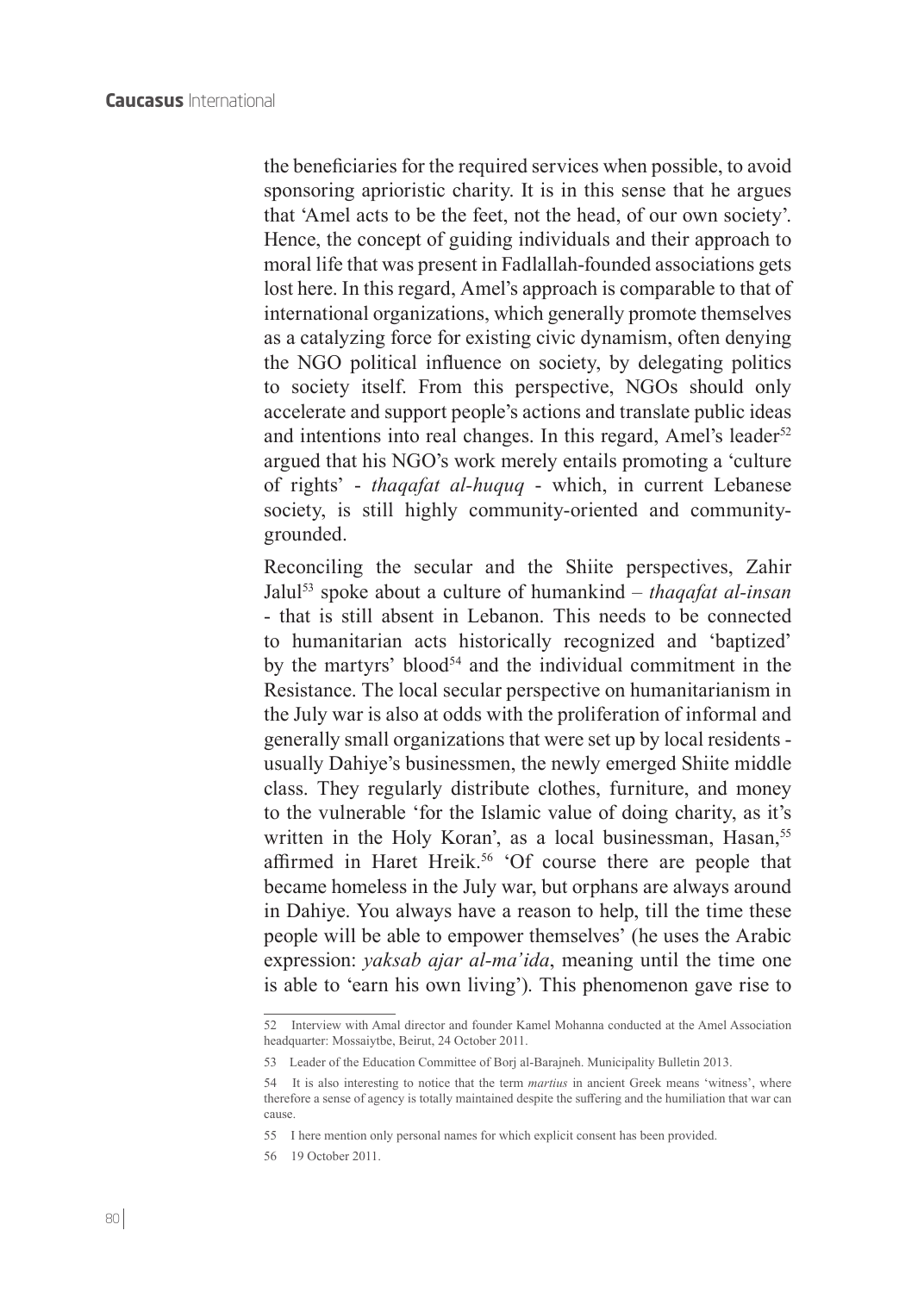a sort of private proliferation of services, in the form of organic cultural expressions of religious obligations. After the July war which empowered some and rendered the area more conservative and poorer in the view of others - this phenomenon saw mixed economies of *laissez-faire* inhabit the public space in an aidingpurchasing-selling chain;<sup>57</sup> and subsidies have become only for the very poor, without seeking to ensure long term sustainability.

The fact that the Lebanese state ceded welfare to the local religious domain encouraged the colonization of the public by the private.<sup>58</sup> Charity and local entrepreneurship are peacefully reconciled within Amel's action and philosophy, as conveyers of local conceptions of secular humanitarianism. However, through Hasan's universe I regard the local Shiite conception of charity as a way of spiritually 'cleansing' his privilege of

being enfranchised, as an established large-scale seller and politically plugged into the local network of the Hezbollah party and provider.

*The fact that the Lebanese state ceded welfare to the local religious domain encouraged the colonization of the public by the private*

#### *Conclusion*

This paper has sought to demonstrate the complex interrelation between service provision, and community belonging and social solidarity, especially during times of crisis, when community services compete to increase their funding and their international accountability. As one of my interlocutors affirmed, 'in the absence of an efficient welfare state, religious providers are more than welcome in meeting people's needs'.<sup>59</sup> From this perspective, it is mostly thanks to such providers that Dahiye, after 2006, increasingly became a separate space, self-sufficient, where the fears of erasure, displacement and marginalization, symptoms of a 'damaged identity',<sup>60</sup> disappear. Collective selfconfidence in the suburbs has been emerging over the last two decades despite increasing disaffection with local providers due to the strong nexus between access to local services and political constituencies. In this vein, non-state faith-based actors in Dahiye have provided social services to strengthen the social

<sup>57</sup> In Haret Hreik, for example, I met wholesalers that used to donate part of the items they used to purchase to the local needy, rather than selling them on the retail market.

<sup>58</sup> Makdisi, S. (1997) 'Laying Claim to Beirut: Urban Narrative and Spatial Identity in the Age of Solidère', *Critical Inquiry,* 23 (3), pp. 664-705.

<sup>59</sup> Interview with a secular aid worker. Beirut, October 11, 2011.

<sup>60</sup> Khalaf, S. (2006) *Heart of Beirut: Reclaiming the Bourj.* London: Saqi Books, p. 120.